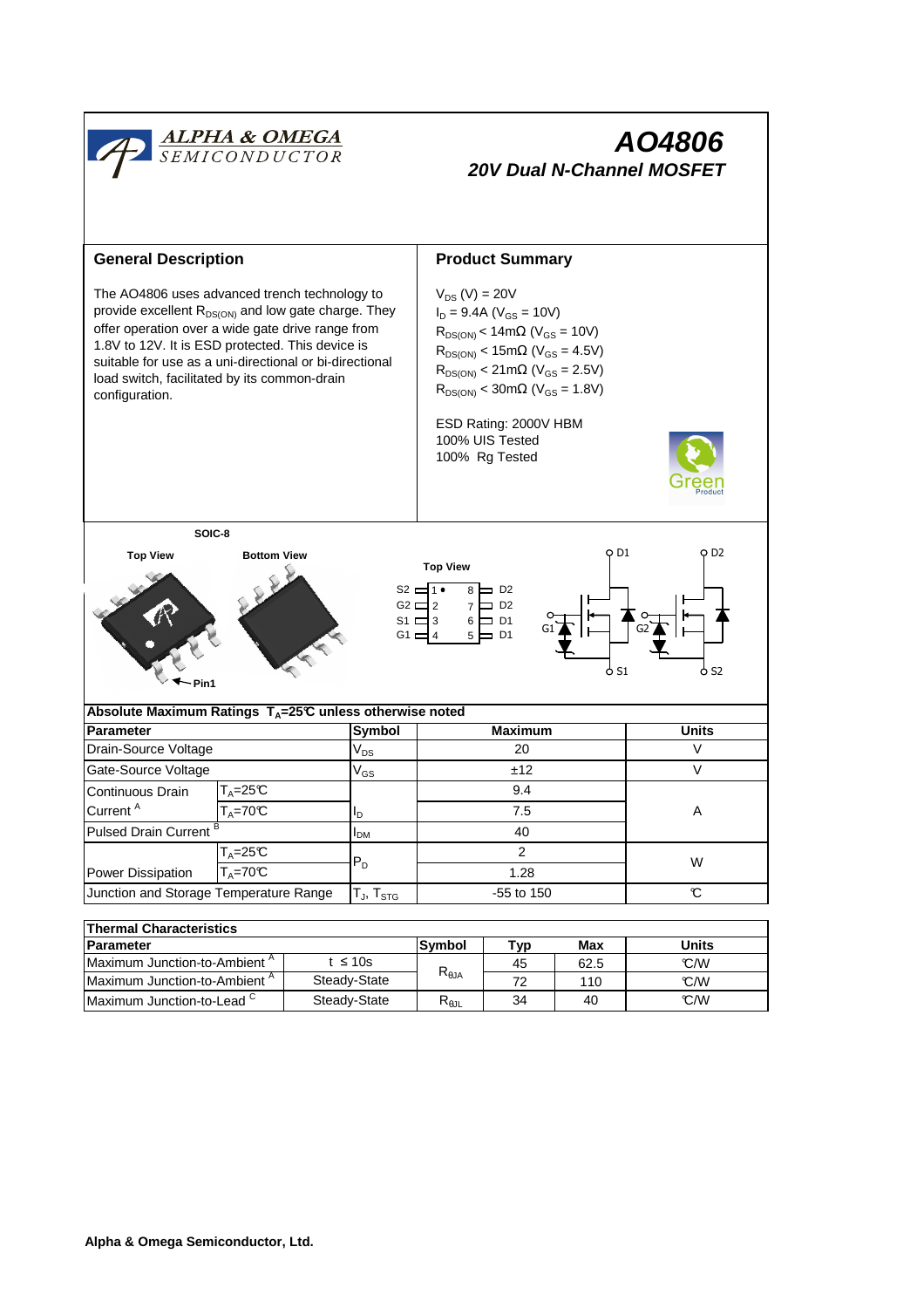## **Electrical Characteristics (TJ=25°C unless otherwise noted)**

| <b>Symbol</b>                          | <b>Conditions</b><br><b>Parameter</b>                                             |                                                        | Min | <b>Typ</b> | <b>Max</b> | <b>Units</b> |  |  |  |  |
|----------------------------------------|-----------------------------------------------------------------------------------|--------------------------------------------------------|-----|------------|------------|--------------|--|--|--|--|
| <b>STATIC PARAMETERS</b>               |                                                                                   |                                                        |     |            |            |              |  |  |  |  |
| <b>BV</b> <sub>DSS</sub>               | Drain-Source Breakdown Voltage                                                    | $I_D = 250 \mu A$ , $V_{GS} = 0V$                      | 20  |            |            | V            |  |  |  |  |
| <b>I</b> <sub>DSS</sub>                |                                                                                   | $\overline{V_{DS}}$ =16V, V <sub>GS</sub> =0V          |     |            | 10         |              |  |  |  |  |
|                                        | Zero Gate Voltage Drain Current                                                   | $T_J = 55C$                                            |     |            | 25         | μA           |  |  |  |  |
| $I_{\rm GSS}$                          | Gate-Source leakage current                                                       | $V_{DS} = 0V$ , $V_{GS} = \pm 10V$                     |     |            | ±10        | μA           |  |  |  |  |
| $BV_{GSO}$                             | Gate-Source Breakdown Voltage                                                     | V <sub>DS</sub> =0V, I <sub>G</sub> =±250uA            | ±12 |            |            | V            |  |  |  |  |
| $V_{GS(th)}$                           | Gate Threshold Voltage                                                            | V <sub>DS</sub> =V <sub>GS</sub> I <sub>D</sub> =250µA | 0.5 | 0.75       | 1          | V            |  |  |  |  |
| $I_{D(ON)}$                            | On state drain current                                                            | $V_{GS}$ =4.5V, $V_{DS}$ =5V                           | 30  |            |            | Α            |  |  |  |  |
| $R_{DS(ON)}$                           |                                                                                   | $V_{GS}$ =10V, $I_D$ =9.4A                             |     | 11         | 14         |              |  |  |  |  |
|                                        |                                                                                   | $T_J = 125C$                                           |     | 14.3       | 17         | $m\Omega$    |  |  |  |  |
|                                        | <b>Static Drain-Source On-Resistance</b>                                          | V <sub>GS</sub> =4.5V, I <sub>D</sub> =8A              |     | 12.6       | 16         | $m\Omega$    |  |  |  |  |
|                                        |                                                                                   | $V_{GS}$ =2.5V, $I_D$ =6A                              |     | 16.5       | 22         | $m\Omega$    |  |  |  |  |
|                                        |                                                                                   | $V_{GS} = 1.8 V, I_D = 4A$                             |     | 23.4       | 30         | $m\Omega$    |  |  |  |  |
| $g_{FS}$                               | $V_{DS} = 5V$ , $I_D = 9.4A$<br><b>Forward Transconductance</b>                   |                                                        |     | 37         |            | S            |  |  |  |  |
| $V_{SD}$                               | $IS=1A$<br>Diode Forward Voltage                                                  |                                                        |     | 0.72       | 1          | V            |  |  |  |  |
| $I_{\rm S}$                            | Maximum Body-Diode Continuous Current                                             |                                                        |     |            | 3          | A            |  |  |  |  |
|                                        | <b>DYNAMIC PARAMETERS</b>                                                         |                                                        |     |            |            |              |  |  |  |  |
| $C_{\text{iss}}$                       | Input Capacitance                                                                 |                                                        |     | 1810       |            | pF           |  |  |  |  |
| $C_{\text{oss}}$                       | <b>Output Capacitance</b>                                                         | $V_{GS}$ =0V, $V_{DS}$ =10V, f=1MHz                    |     | 232        |            | рF           |  |  |  |  |
| $C_{\rm rss}$                          | Reverse Transfer Capacitance                                                      |                                                        |     | 200        |            | рF           |  |  |  |  |
| R <sub>g</sub>                         | Gate resistance                                                                   | $V_{GS}$ =0V, $V_{DS}$ =0V, f=1MHz                     |     | 1.6        |            | Ω            |  |  |  |  |
|                                        | <b>SWITCHING PARAMETERS</b>                                                       |                                                        |     |            |            |              |  |  |  |  |
| $\mathsf{Q}_{\mathsf{g}}$              | <b>Total Gate Charge</b>                                                          |                                                        |     | 17.9       |            | nC           |  |  |  |  |
| $Q_{gs}$                               | Gate Source Charge                                                                | $V_{GS}$ =4.5V, $V_{DS}$ =10V, $I_{D}$ =9.4A           |     | 1.5        |            | nC           |  |  |  |  |
| $\mathsf{Q}_{\underline{\mathsf{gd}}}$ | Gate Drain Charge                                                                 |                                                        |     | 4.7        |            | nC           |  |  |  |  |
| $t_{D(0n)}$                            | Turn-On DelayTime                                                                 |                                                        |     | 3.3        |            | ns           |  |  |  |  |
| $t_r$                                  | Turn-On Rise Time<br>$V_{GS}$ =10V, $V_{DS}$ =10V, R <sub>L</sub> =1.1 $\Omega$ , |                                                        |     | 5.9        |            | ns           |  |  |  |  |
| $t_{D(off)}$                           | $R_{\text{GEN}} = 3\Omega$<br>Turn-Off DelayTime                                  |                                                        |     | 44         |            | ns           |  |  |  |  |
| $t_f$                                  | Turn-Off Fall Time                                                                |                                                        |     | 7.7        |            | ns           |  |  |  |  |
| $t_{\underline{r}}$                    | Body Diode Reverse Recovery Time                                                  | $I_F=9.4A$ , dl/dt=100A/ $\mu$ s                       |     | 22         |            | ns           |  |  |  |  |
| $\overline{O}$                         | Body Diode Reverse Recovery Charge                                                | $I_F = 9.4A$ , dl/dt=100A/us                           |     | 8.6        |            | nC           |  |  |  |  |

A: The value of R<sub>BJA</sub> is measured with the device mounted on 1in<sup>2</sup> FR-4 board with 2oz. Copper, in a still air environment with T<sub>A</sub>=25°C. The value in any a given application depends on the user's specific board design. The current rating is based on the  $t \leq 10$ s thermal resistance rating. B: Repetitive rating, pulse width limited by junction temperature.

C. The R  $_{\thetaJA}$  is the sum of the thermal impedence from junction to lead R  $_{\theta JL}$  and lead to ambient.

D. The static characteristics in Figures 1 to 6 are obtained using 80 µs pulses, duty cycle 0.5% max.

E. These tests are performed with the device mounted on 1 in <sup>2</sup> FR-4 board with 2oz. Copper, in a still air environment with T<sub>A</sub>=25°C. The SOA curve provides a single pulse rating.

Rev4: Nov. 2010

THIS PRODUCT HAS BEEN DESIGNED AND QUALIFIED FOR THE CONSUMER MARKET. APPLICATIONS OR USES AS CRITICAL COMPONENTS IN LIFE SUPPORT DEVICES OR SYSTEMS ARE NOT AUTHORIZED. AOS DOES NOT ASSUME ANY LIABILITY ARISING OUT OF SUCH APPLICATIONS OR USES OF ITS PRODUCTS. AOS RESERVES THE RIGHT TO IMPROVE PRODUCT DESIGN, FUNCTIONS AND RELIABILITY WITHOUT NOTICE.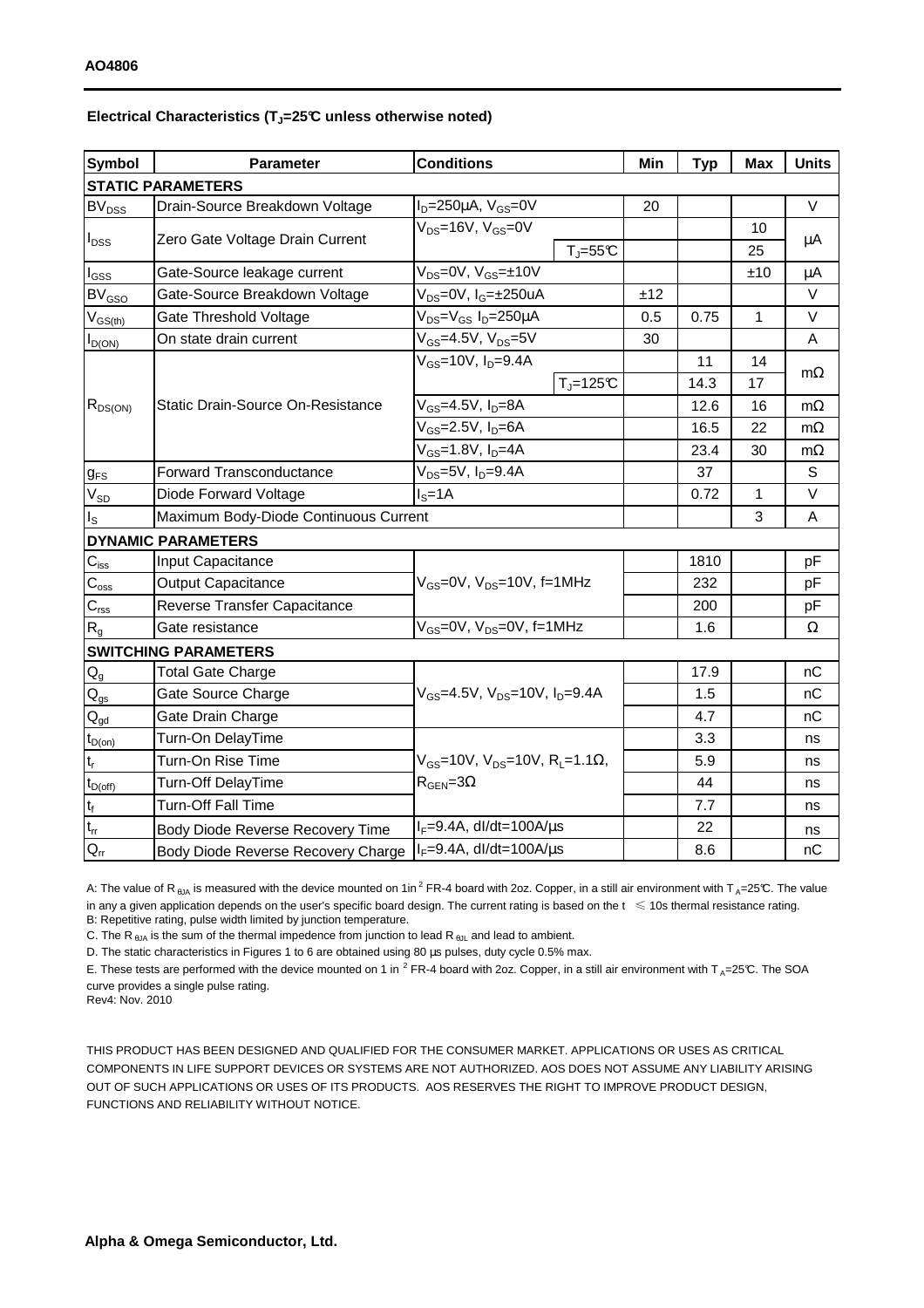## TYPICAL ELECTRICAL AND THERMAL CHARACTERISTICS



**Figure 6: Body-Diode Characteristics**